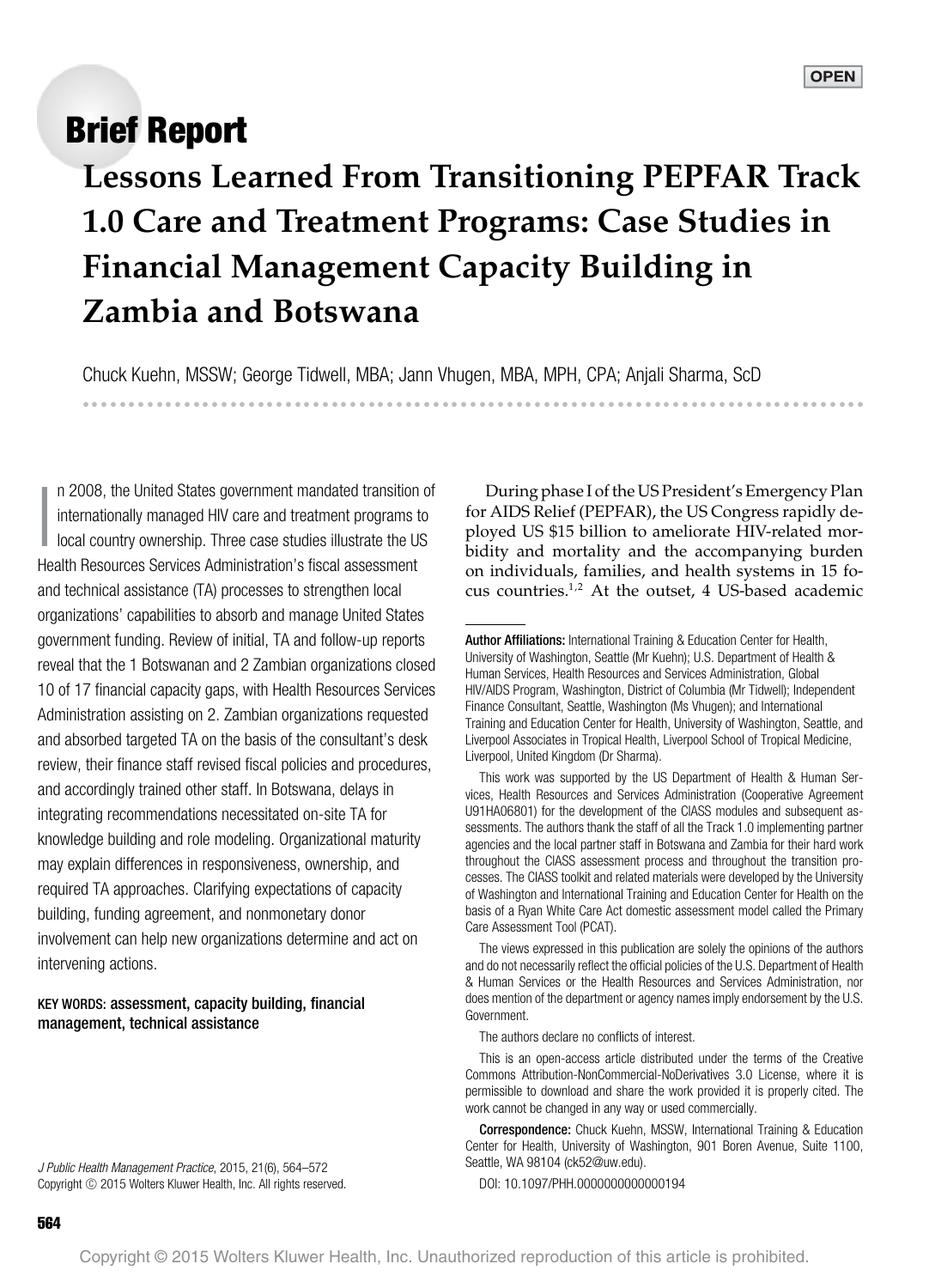and nongovernmental organizations (NGOs) successfully competed for PEPFAR funds to introduce urgently needed HIV care and treatment services through the PEPFAR-initiated "Rapid Expansion of Antiretroviral Programs to HIV Infected Persons in Selected Countries in Africa and the Caribbean under the President's Emergency Plan for AIDS Relief," also known as the Track 1.0 Care and Treatment Program.3 In 2008, the US Department of Health & Human Services mandated the transition of HIV care and treatment programs from US-based implementing partners to host governments and indigenous local partners.<sup>∗</sup>

The Obama Administration's subsequent Global Health Initiative supported the increasing emphasis on country ownership for PEPFAR phase II (2009-2013).4 Track 1.0 implementing partners rose to the challenge, demonstrating strong leadership and creativity in providing the technical assistance (TA) needed to transition emergency HIV care and treatment services to country-led, sustainable programs. They continued to work closely with host governments and increased their efforts to strengthen select local partners' capacity to provide sustainable clinical oversight through reliable and compliant systems for administrative, financial, and grants management of Track 1.0 care and treatment programs.<sup>5</sup>

The transition from US-based organizations to local partners required a change in the flow of funding. Pretransition funds flowed from the Office of the Global AIDS Coordinator (OGAC) at the Department of State to the Department of Health & Human Services and subsequently to the implementing agency, the Health Resources and Services Administration (HRSA), and HRSA awarded the funds to its US-based academic and NGOs implementing partners who then transferred funds as needed to their country offices. Posttransition, for organizations funded by HRSA, the funding would flow directly from the OGAC through HSS to the US Centers for Disease Control and Prevention (CDC) offices in-country to host governments and local partners. This dramatic change created the need for collaboration between key stakeholders to ensure a high level of financial capacity and accountability from local partners in managing direct US government (USG) funding. These key stakeholders included HRSA, the US-based funding/monitoring agency working with OGAC; USbased international NGOs funded by HRSA to manage large HIV support programs; local partners and host governments subcontracted by international NGOs; and the in-country CDC offices that would eventually manage direct funding to local partners posttransition.

Consequently, HRSA adapted its TA framework, successfully used to strengthen domestic AIDS service organizations through the Ryan White Care Act, to support Track 1.0 implementing partners' efforts to strengthen local partners in multiple resourceconstrained settings.<sup>6</sup> Health Resources Services Administration developed and implemented the Clinical Assessment for Systems Strengthening (ClASS) framework with the contractual support of the International Training and Education Center for Health at the University of Washington and the University of California, San Francisco.7

The theoretical model that best fits the ClASS framework is that of the much evolved Appreciative Inquiry as described by Bushe.<sup>8</sup> The application of Appreciative Inquiry is based on grounded observations on existing organizational strengths. The appreciation of strengths promotes dialogue on areas where further strengthening is needed to realize organizations' aspirations and encourages organizations to experiment with and adapt best practices to achieve the desired outcomes. The ClASS framework serves as an intervention facilitated by reviewers skilled at generating positive affect, hope, aspirations, and authentic engagement required to increase stakeholder receptiveness to new ideas. Being uninvolved in daily program activities, the reviewers can challenge stakeholders to reconsider current practices. The ClASS implementation helps governments and other local partners to consider their strengths and donor expectations to motivate normative and procedural changes to meet their organizational goals.

In practice, the ClASS framework's unique approach favors a participatory, holistic assessment over an audit. As a result, the assessment team, comprising HRSA project officers, in-country CDC officers, expert reviewers, Track 1.0 implementing partners, and local partners' personnel, jointly identify an organization's administrative, fiscal and technical strengths, and opportunities for improvement. The ClASS framework aims to build mutual trust through the collaborative development of the scope of work and an expertdriven assessment and review process. The ClASS reviewers use qualitative interview methods to assess and make recommendations specific to each local partner. Thereafter, local partners develop action plans and immediately begin building their organizational capacity using internal resources. Local partners can request targeted TA when needed and assume

<sup>∗</sup>To meet the definition of a local partner, the Office of the Global AIDS Coordinator requires that the partner organization be legally organized under the laws of the host country; 66% beneficially owned by citizens or permanent residents of the country (51% for fiscal year (FY) 2009-2010, 75% for FY 2013); and be staffed and managed by 66% citizens or permanent residents of the host country (51% for FY 2009-2010, 75% for FY 2013). Entities with a board of directors are required to have 51% membership on that board also be citizens or permanent residents of the host country.2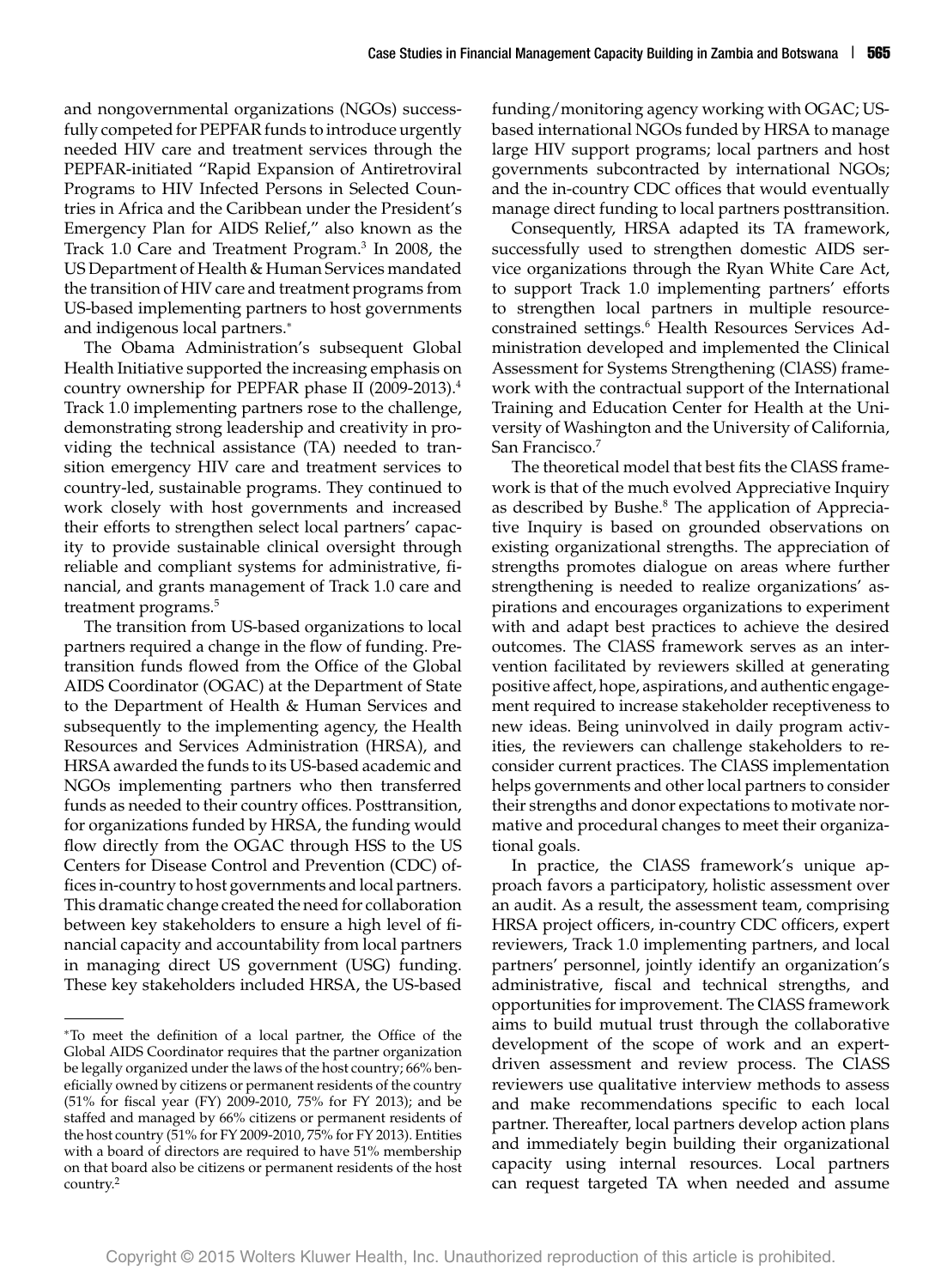the responsibility for institutionalizing the new or enhanced capacity. Through follow-up ClASS visits, HRSA project officers monitor progress in addressing capacity gaps, and reviewers provide additional input to further enhance the organization's capacity to implement quality HIV care and treatment programs.

This article presents 3 case studies that illustrate the application of the ClASS framework for strengthening financial management by 3 local partners in Botswana and Zambia. Although offered to all 26 local partners reviewed between August 2010 and November 2011, only these local partners requested direct HRSA assistance to implement recommendations for stronger financial management and they, therefore, provided HRSA the opportunity to test the ClASS framework in its entirety. Primary components of PEPFAR II and the Global Health Initiative prioritize financial management, accountability, and planning systems in the transition to local partners to assure Congress and the US public of due diligence and fiduciary responsibility. $9,10$ Possible explanations for the similarities and differences between the 3 cases and lessons learned from the provision of TA to strengthen financial management are also discussed.

### ● **Methods**

The first author reviewed reports from initial and follow-up ClASS visits conducted between August 2010 and November 2011 to gather recommendations for improvement, identify resolved and outstanding capacity gaps, and gather new recommendations for improved financial management made to the 3 local partners. The 3 organizations were chosen from a pool of 26 local partners that received assessments from August 2010 to November 2011. The 3 local partners ( $\approx$ 10%) were the only ones to receive expert driven, HRSAfunded TA on the basis of either self-request or at the direction of the HRSA Project Officer.

The TA consultant formatted the reports as per the specifications of the HRSA scope of work. The report was read for processes used, analysis of the problems, TA provided, and outcome. The subsequent ClASS report written by the fiscal reviewer was used to validate the information provided in the TA reports. The TA reports were reviewed to understand the nature of assistance provided and its expected impact on financial management. The number and type of financial management opportunities for improvement pre- and post-TA were compared for each local partner. The role of HRSA-supported TA in these improvements, as well as its scope and impact, was considered in relation to the structure and maturity of the organization. Tables 1 and 2 summarize some of the common financial management concerns, their relevance to capacity building, as well as the impact of TA on subsequent gaps identified at follow-up. The Figure links some of the identified areas for improvement with the specific TA interventions and improvements noted during the follow-up assessment.

The activities described in this article did not meet the US federal definition of human subjects research. As such, the University of Washington Human Subjects Division determined that human subjects ethics review and oversight was not required for these activities.

#### **Case study settings and process**

Each case study includes a description of the organization; the financial management-related opportunities for improvement resulting from the ClASS assessment; the subsequent TA requested and provided; and the resulting capacity enhancements.

In each case, the HRSA planning process and assessment implementation process was identical. Six to 12 months before an assessment, an HRSA project officer began working with the Track 1.0 implementing partner and local partners to initiate the participatory assessment process through conference calls with leadership staff. HRSA, with assistance from International Training and Education Center for Health, selected a team of expert reviewers, including a finance consultant, who read background documents to prepare for the assessment. The expert reviewers participated in a second call with the Track 1.0 implementing partner and local partner leadership to fine-tune the assessment scope of work and to address initial questions on the basis of the advance documents provided to the assessment team. Once on-site, the fiscal reviewer (along with other team members assessing administrative and clinical program functions) conducted qualitative interviews, followed by document verification over a period of several days. At the end of the visit, the fiscal reviewer facilitated a discussion with leadership and staff on the strengths identified in the finance systems along with opportunities for improvement. The fiscal reviewer documented their observations in a written report that HRSA forwarded to the Track 1.0 implementing partner to share with each proposed local partner as well as applicable USG field staff.

The ClASS financial module utilized in each of these case studies was identical and focused on areas key to USG regulatory compliance and best practices around accountability and transparency, including program financial management; financial management policies and procedures; budget management; financial management information systems; accounting systems (payroll, documentation, internal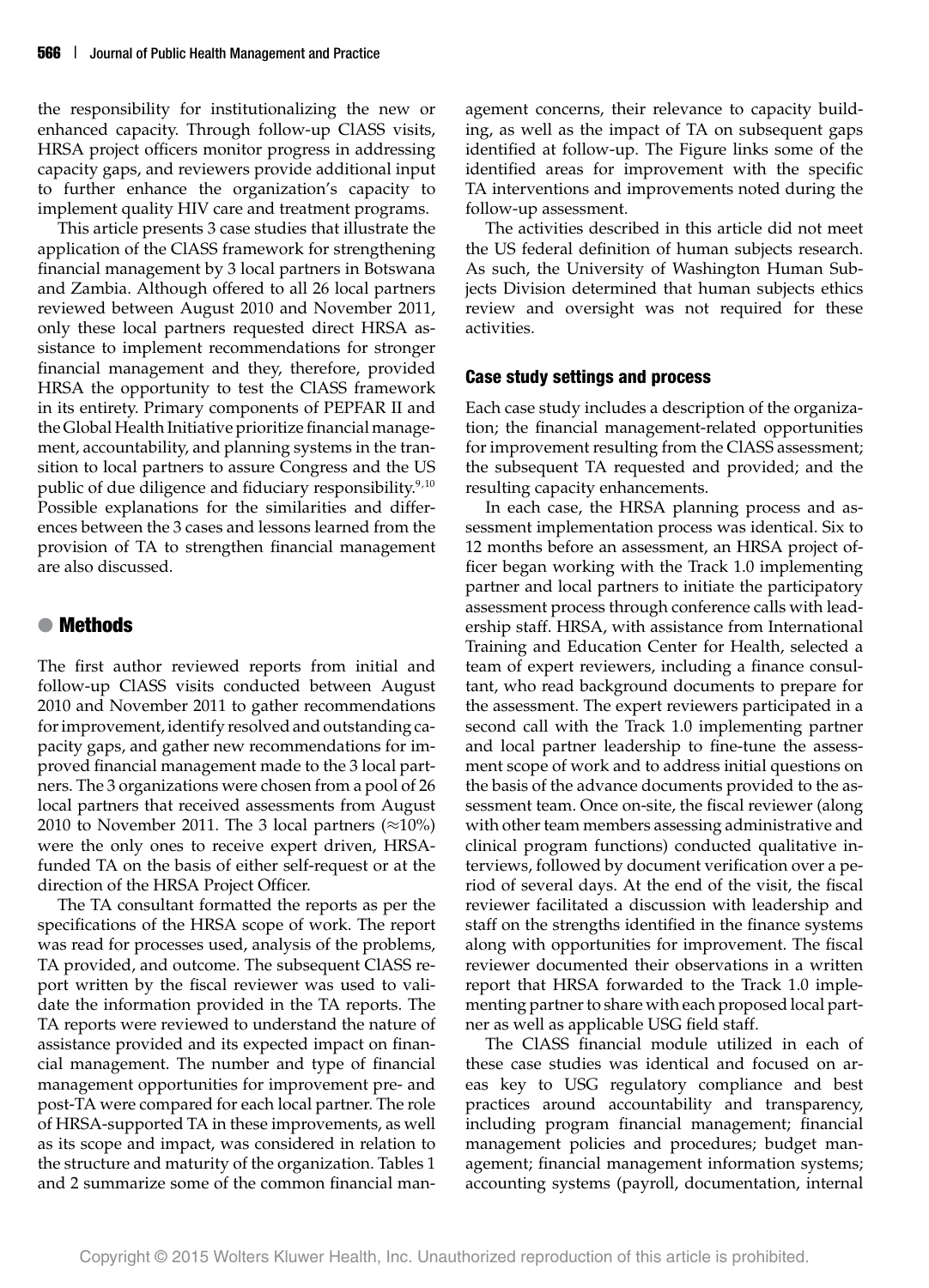|  |  |  | TABLE 1 ● Common Priority Financial Management Capacity Concerns and Relevance to Capacity Building |  |  |
|--|--|--|-----------------------------------------------------------------------------------------------------|--|--|
|--|--|--|-----------------------------------------------------------------------------------------------------|--|--|

| <b>Common Priority Financial Management Concerns</b>                                                                                                                                                   | <b>Relevance to Capacity Building</b>                                                                                                     |  |  |
|--------------------------------------------------------------------------------------------------------------------------------------------------------------------------------------------------------|-------------------------------------------------------------------------------------------------------------------------------------------|--|--|
| Annual audit not completed<br>Audit findings around retirement of travel advances not resolved                                                                                                         | Meeting standards increases ability to maintain USG funding and improves<br>opportunities for new sources of funding through demonstrated |  |  |
| Policy to advance cash to local sites does not meet USG regulations                                                                                                                                    | accountability and transparency                                                                                                           |  |  |
| Finance and Accounting Policy and Procedure Manual was generally<br>weak, outdated, or did not specifically address one or more of the<br>following issues: reasonable distribution of incurred costs, | Complete and updated manual provides guidance and instructions that<br>support consistent and accurate financial management               |  |  |
| allowable costs, or treatment of administrative fees                                                                                                                                                   |                                                                                                                                           |  |  |
| Grants Management Manual does not adequately explain cost<br>allocation methodologies                                                                                                                  | A separate manual for grants management policies and practices improves<br>accountability and supervision of subcontractors               |  |  |
| Lack of grants management processes and subcontracting/bidding<br>processes                                                                                                                            |                                                                                                                                           |  |  |
| Time and effort (payroll) tracking not in place to match grants                                                                                                                                        |                                                                                                                                           |  |  |
| Lack of adequate infrastructure and staffing in finance department                                                                                                                                     | Adequate staffing/resources and clear supervision reduces costly staff<br>turnover and decreases common errors                            |  |  |
| Poor oversight of finance department staff and activities                                                                                                                                              |                                                                                                                                           |  |  |
| Board of directors not receiving/approving regular financial<br>statements                                                                                                                             | Informed board members leads to better decision making and ensures<br>members fulfill fiduciary roles and responsibilities                |  |  |
| Lack of internal controls in place                                                                                                                                                                     | Improving separation of duties helps protect against fraud                                                                                |  |  |

previation: USG, United States government.

controls, and cash management); accounts payable and receivable; procurement, purchasing, inventory, and travel; financial management program monitoring and oversight; and grants, contracts, and subcontract management.<sup>7</sup>

#### **Case study #1**

An NGO in Zambia, identified to assume responsibility of a care and treatment program from a US-based partner, underwent an initial comprehensive HRSA assessment, including a finance capacity review, during a 10-day period in May 2010. The organization managed 135 health facilities in Zambia, accounting for about 50% of the health services in rural Zambia and about 30% of the health services countrywide. The organization manages a substantial budget of more than US \$49 million with funding from 7 different donors.

The organization is supported by a structure that includes department heads, regional offices, and a strong base of community-level workers/volunteers.

Following a HRSA assessment in May of 2010, this organization received 5 specific recommendations to improve financial management (Table 2). The HRSA encouraged the Track 1.0 implementing partner and local partners to make related improvements and offered HRSA-funded TA as needed. In the subsequent 12 months, the HRSA project officer monitored the progress on priority issues related to transition as well as on more general opportunities for improvement. The local partner, through the Track 1.0 implementing partner, requested TA to meet only 1 of the 5 recommendations. Specifically, the local partner requested TA to complete a Finance and Accounting Policies and Procedures Manual (FAPPM) that was responsive to USG funding requirements and that also addressed policies

| TABLE 2 ● Summary of Priority Financial Management Capacity Concerns During Initial Assessment and at Follow-up |  |  |  |
|-----------------------------------------------------------------------------------------------------------------|--|--|--|
| <b>Across all 3 Case Studies</b>                                                                                |  |  |  |

| <b>Number of Priority Financial</b> |                  |                  |                  |  |  |  |  |
|-------------------------------------|------------------|------------------|------------------|--|--|--|--|
| <b>Management Capacity Concerns</b> | LP/Case Study #1 | LP/Case Study #2 | LP/Case Study #3 |  |  |  |  |
| During initial assessment           |                  |                  | 10               |  |  |  |  |
| Resolved with or without IP support |                  |                  | 4                |  |  |  |  |
| Resolved with HRSA support          |                  |                  |                  |  |  |  |  |
| Not resolved at follow-up           |                  |                  | 6                |  |  |  |  |

Abbreviations: HRSA, Health Resources Services Administration; LP, local partner.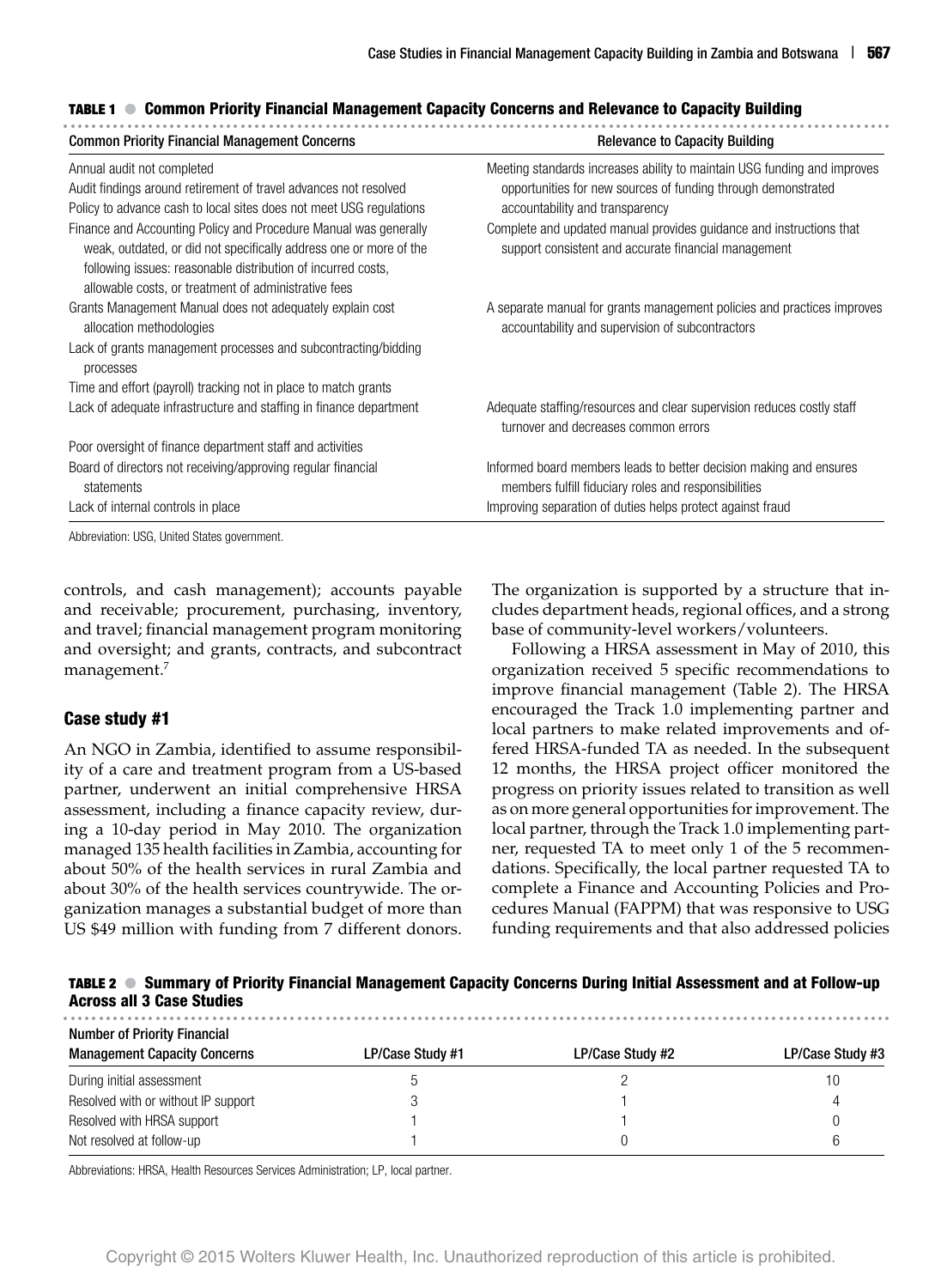#### **FIGURE** ● **Examples of Finance Problems Identified and Resolutions Following TA**



Abbreviations: TA, Technical assistance; USG, United States government.

and procedures associated with effective financial management systems. Rather than providing a consultant to create an FAPPM, HRSA contracted a US-based international consultant to support the local partner to create their own policies and procedures in the hope of enhancing organizational capacity and sustainability of the changes. Finance TA consultants were typically accountants familiar with USG regulations and refer to individuals used to exclusively provide TA either between or after regular ClASS assessments.

Over a period of 3 months, beginning in July 2011, the finance TA consultant exchanged e-mails and phone calls with the organization's finance and administration manager on matching the organization's policies and procedures to USG regulatory requirements. The director of the Track 1.0 implementing partner organization participated in the discussions and monitored local partner progress on recommended changes. The TA resulted in a fully revised FAPPM that reflected USG regulations, specifically those related to cost allocation, asset management, cash management, separation of duties, and other risk management

policies, as well as adaptations to the organization's software to accommodate these changes. The organization's finance and administration manager felt confident enough with the revisions to present the changes to the organization's management team and to provide the subsequent internal training to the finance and accounting staff. The TA was low cost because the consultant did not need to travel to Zambia and the organization's staff did the majority of the work to rewrite policies and procedures and develop the internal trainings. The Track 1.0 implementing partner organization and the local partner worked on the implementation of the new policies and procedures.

HRSA conducted a follow-up assessment over a 10 day period in November 2011, 18 months following the initial assessment. A different financial management reviewer conducted the subsequent finance capacity assessment and noted significant improvements both in the quantity and quality of the finance and accounting policies and procedures and in staff knowledge of USG regulations. The consultant requested 1 clarification in the FAPPM and, separately, noted that 1 other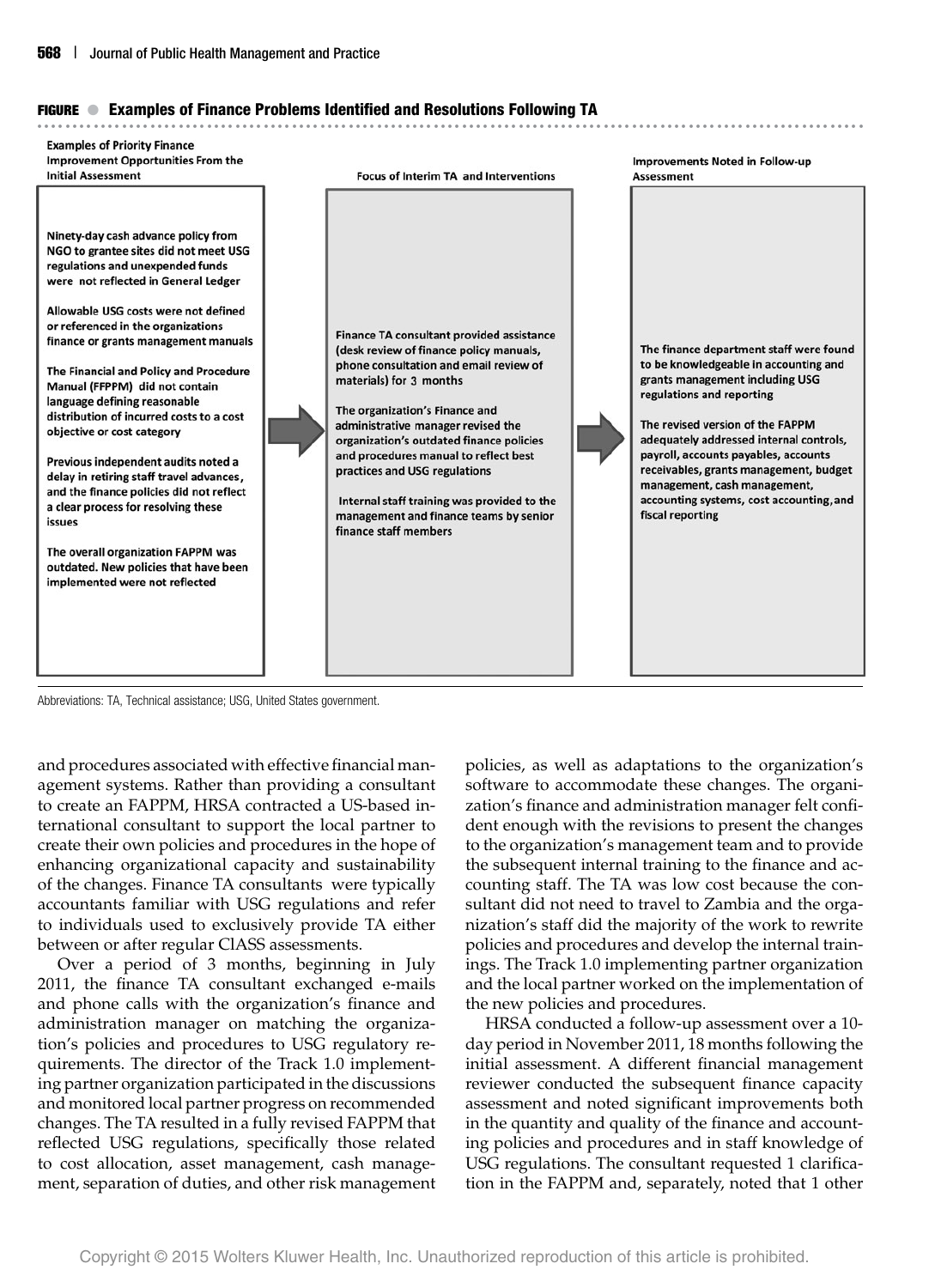recommended change was pending, most likely due to competing priorities and time constraints. Overall, by the time of the follow-up assessment, 3 of the 5 original opportunities for improvement were addressed by the local partner with support from the Track 1.0 implementing partner and the fourth with HRSA-sponsored TA (Table 2).

#### **Case study #2**

During the same 10-day period in May 2010, a second NGO in Zambia that had been identified as a potential local partner was assessed by a ClASS team.

This 14-year-old organization managed public health clinics and orphan care, generating income through the provision of education and conference services. In the previous 10 years, it oversaw the management of 3 HIV treatment facilities in Zambia. The organization managed approximately US \$12.8 million from 10 different donors.

The fiscal reviewer identified 2 key opportunities for improvement related to USG regulations (Table 2). One year later, in April 2011, at the request of the local partner and the Track 1.0 implementing partner, HRSA contracted an international finance consultant to assist the organization in completing their FAPPM to ensure that it was responsive to USG funding requirements and that it addressed other common policies and procedures associated with effective financial management systems. In addition, the HRSA project officer requested that the consultant provide samples and resource documents as needed to reinforce and support policy and procedural changes.

During the course of the next 3 months, the consultant reviewed the local partner's existing FAPPM (last updated in 2009) and the FAPPM of another local NGO (considered a good model for USG regulatory compliance) and compared and contrasted the 2 financial management manuals. The consultant then developed an "Annex" for the local partner's manual including new policies addressing all USG rules and regulations and recommending whole sections to be duplicated from the "model" NGO manual. Specific changes updated the sections on internal controls, particularly, cash control and payments, including bank and petty cash reconciliations; travel advances; authorization and approvals of expenditures; and preparation and review of financial statements. The organization's finance director reviewed the revised policies and procedures and finalized agreements in phone calls and e-mail exchanges with the consultant.

A subsequent HRSA assessment was conducted in November 2011 by a different team of reviewers and included a follow-up financial compliance review. In the follow-up report, the fiscal reviewer noted among the organizational strengths, "an improvement in FAPPM around internal controls, including procedures for a hierarchy of signatory approvals, separation of duties, and detailed explanations of allowable costs and unallowable costs." In addition, the reviewer noted that the manual "addressed all donor requirements and USG regulations." Overall, by the time of the followup assessment both of the original opportunities for improvement identified at this local partner were resolved following HRSA-sponsored TA (Table 2).

#### **Case study #3**

In January 2010, an initial ClASS assessment was done with a newly incorporated 3-year-old local NGO in Botswana to which the Track 1.0 implementing partner was in the process of transitioning its training programs as well as the related fiscal and administrative functions. The NGO was to take over the training services budget of around US \$1.8 million from the Track 1.0 implementing partner. Unlike the previous 2 case studies, the new local partner did not yet have full autonomy from the Track 1.0 implementing partner, nor did it meet the OGAC definition of "local partner." Many of the leadership and decision-making functions for the new organization still resided with the Track 1.0 implementing partner.

During this assessment, the fiscal reviewer complimented the Track 1.0 implementing partner on its comprehensive and detailed FAPPM while simultaneously expressing concerns about the pace of the transition of responsibility for implementing those policies and practices to the new local partner staff. The consultant recommended 10 areas of action to hasten transition of program implementation to the new NGO (Table 2). The HRSA ClASS team, Track 1.0 implementing partner and local partner, discussed these recommendations in a debriefing session at the end of the 2010 assessment, which were captured in the HRSA report. The HRSA project officer monitored the work of the Track 1.0 implementing partner to provide guidance and TA during the subsequent year of ongoing transition planning.

At the time of the follow-up financial management review, 1 year later in January 2011, the HRSA project officer identified the local partner as being further along in becoming autonomous and in having the capacity to be independently funded by the USG and HIV treatment support program. The fiscal reviewer noted significant progress in increasing finance-related staffing and systems infrastructure in the local partner organization. This included hiring an international accounting firm to provide financial leadership support, senior leadership training around grants management, and increased finance team staffing and oversight. More experienced personnel filled new finance positions at the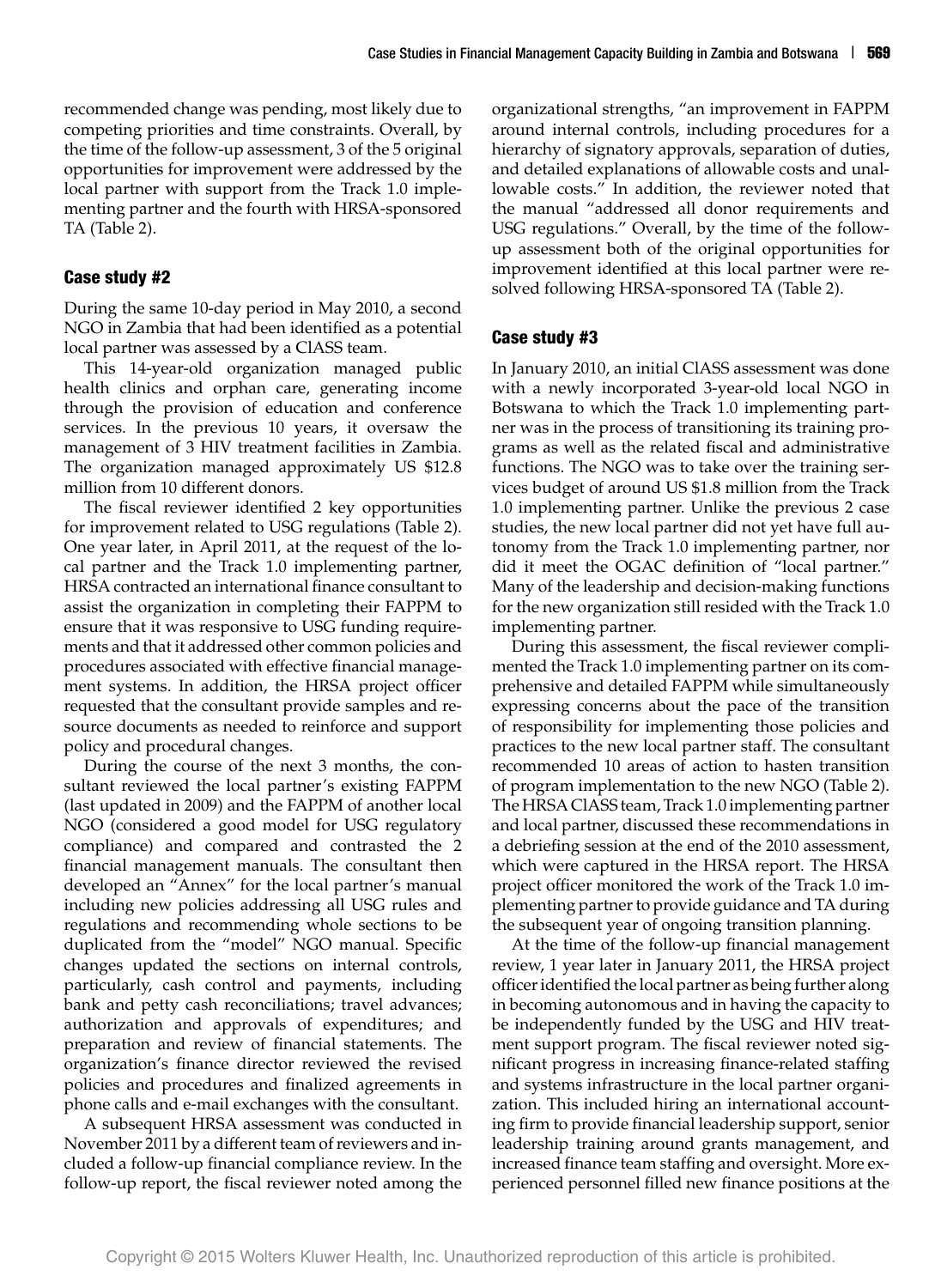local partner organization. The fiscal reviewer praised the local partner for the level of detail included and the comprehensive nature of its FAPPM but suggested testing compliance with those policies on the basis of concerns raised in the first assessment.

Overall, 6 of the original 10 opportunities for improvement remained despite TA from the Track 1.0 implementing partner (Table 2), as noted in the followup ClASS report. Also, 3 new areas of concern were identified. Consequently, HRSA contracted 2 financial management consultants to test 4 to 5 key policy areas, test procurement policies and procedures against actual practice and recommend systemic changes to address any inconsistencies observed, and finalize the reclassification of specific financial transactions. The 2 consultants developed a tool to assess the policies against the actual practices on the basis of a review of the existing FAPPM, Procurement Manual, assessments reports, and external audits. The consultants worked with the in-country CDC grants manager in the development of the tool and eventually tested 30 policies and procedures from the various manuals against actual practices to assess compliance. They also evaluated progress on findings from the annual audit. During the 1-week period, the consultants simultaneously provided training and guidance and facilitated a debriefing session with senior leadership from the CDC, Track 1.0 implementing partner and local partner.

Based on their review, the consultants recommended greater board involvement, the addition of a chief financial officer, more structured procurement processes, and acceleration of the software conversion process to strengthen enactment of the NGO's policies.

## ● **Discussion**

The use of the ClASS framework to support the transition of HRSA-supported Track 1.0 HIV care and treatment programs appears successful in uncovering gaps in capacity critical to transition and in strengthening the financial management of USG funds at all 3 organizations. Table 1 reflects 11 of the 15 most common financial management capacity gaps found in ClASS reports, many unique to each organization, with the exception of those related to the FAPPM that was common to all 3 local partners. The Figure shows the pathway from initial identification of opportunities for improvement to their resolution through external TA. As seen in Table 2, over time, all 3 local partners, with Track 1.0 implementing partners' and HRSA support when requested, demonstrated stronger capacity for financial management in ClASS-identified areas for improvement, albeit at different paces. Inaugural assessment visits established the systemic needs and built the initial relationships and trust needed to facilitate the provision of contextual and locally owned TA, which, along with sustainability, is deemed critical to the medium and long-term success of capacity-building activities.<sup>11-13</sup> The follow-up assessment visit increased understanding of the capacity and challenges faced by the local partners, reinforced positive changes, and identified any outstanding and new capacity gaps that needed to be addressed. Partially due to their ability to meet USG financial regulations and requirements, the 3 local partners competed successfully to implement and manage HIV care and treatment programs by the target date of March 2012, with continued support from the CDC and Track 1.0 implementing partners to close any remaining capacity gaps.<sup>14</sup>

Track 1.0 implementing partners identified potential local partners on the basis of compatibility with their mission and organizational structure to meet their client population expectations rather than to meet USG criteria, requirements, and regulation.<sup>15</sup> Consequently, while the Zambian Track 1.0 implementing partner could find suitable local partners, the Botswana Track 1.0 implementing partner had to incorporate a new local partner to accommodate its own ongoing research activities and in recognition of the small number of NGOs with even smaller capacities in Botswana.<sup>16</sup> Most newborn organizations struggle with new roles, new relationships, and the fine-tuning of organizational structure and processes,<sup>17</sup> which may explain the greater number of arising and ongoing recommendations. Early establishment of policies and procedures, financial indicators for external and internal monitoring, and input of resources offer new organizations some protection from early demise.<sup>17,18</sup> Conversely, as organizations age, they face reduced injections of resources, vigilance in monitoring, and static policies,  $17,18$ as somewhat found in the Zambian organizations.

The TA models between the 2 countries differed in strategic approach. In Zambia, HRSA responded to requests for TA on the basis of an identified need, $19$ whereas in Botswana it proactively provided TA in anticipation of need. The 2 Zambian local partners quickly exhausted the Track 1.0 implementing partner's TA resources and asked for direct HRSA support to realign their FAPPM to USG regulations. The third local partner, in Botswana, had strong policies and procedures adapted from the Track 1.0 implementing partner, which it was not yet able to fully implement. Possible explanations for not asking HRSA for assistance include not recognizing the need for external  $TA^{20}$  and being diverted by the steep learning curve required of new organizations.17

A sound financial objective and a combination of strong, internally determined and donor-required policies provide the foundation for proficient financial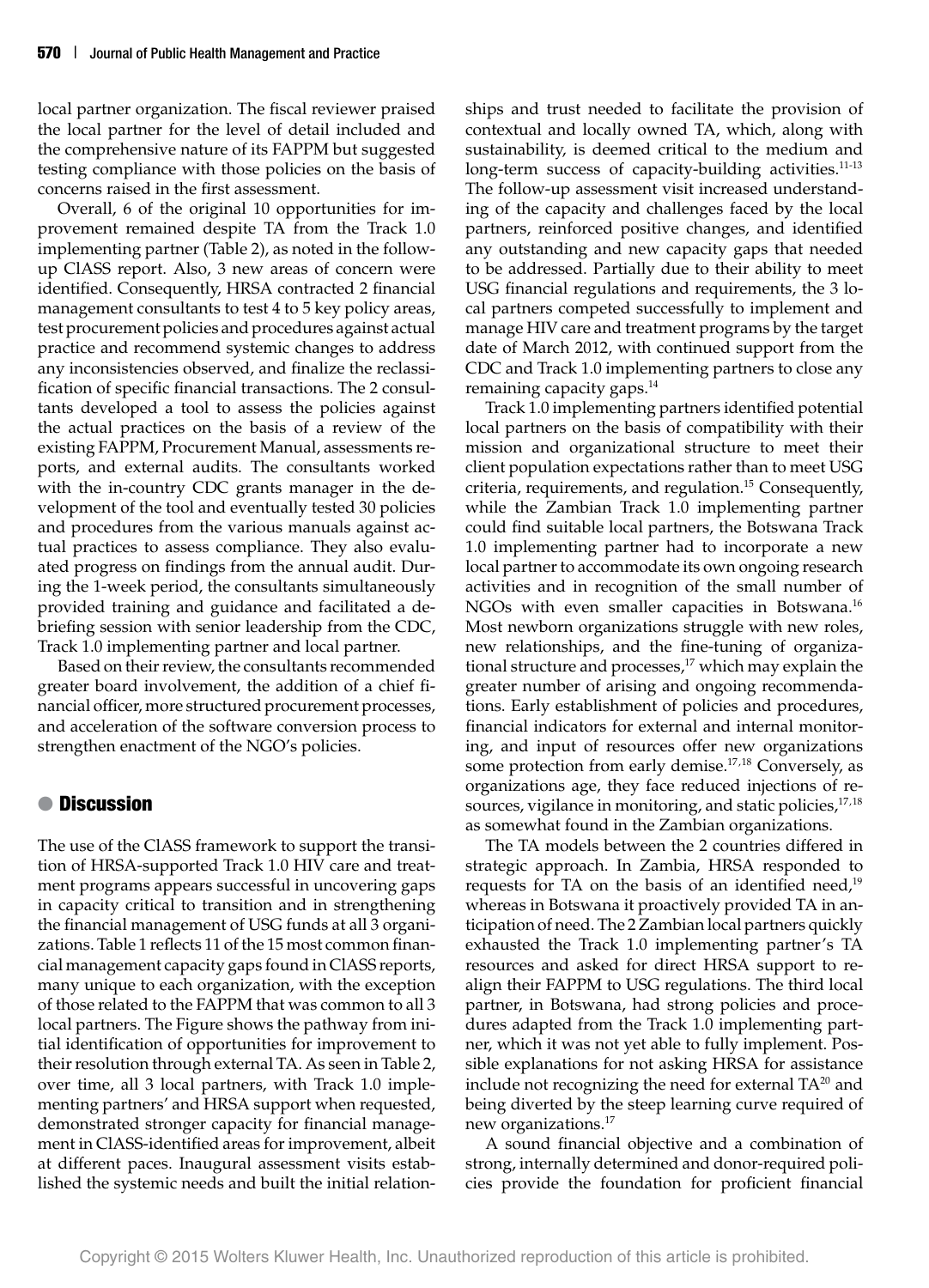management in the NGO sector.<sup>21</sup> To that end, the ClASS fiscal module integrated specific USG regulations with other generally accepted accounting practices. New organizations, such as the local partner in Botswana, need the gradual rather than swift withdrawal of sponsors so that local boards can assume greater responsibility and consolidate longterm decisions.<sup>22</sup> Yet, gradual withdrawal of support by the sponsor can prolong reliance on the organization providing the required TA and can delay adequate structuring, staffing, and training of the new organization's finance team. Explicit statements of expectations of capacity-building activities with funding agreements that specify the required steps and donor involvement beyond funding can better support building the capacity of new organizations.<sup>22</sup>

The mode of delivering TA around financial management differed between the 2 countries. Consultants to the 2 Zambian programs provided a low-cost "desk review" of policy and procedure manuals without traveling to the country.<sup>22</sup> The Zambian teams themselves worked on policy and manual revisions, with the HRSA consultants playing the role of reviewers using telephonic and e-mail communications.<sup>23</sup> The ClASS framework and TA approach used in Zambia were consistent with what West et al<sup>24</sup> cited in their extensive review of published evaluations and relevant theory as "effective technical assistance models," which are based on "two-way interactions, collaboration and relationship-building."(p922) In Botswana, delays in integrating recommendations necessitated on-site presence which, over time, appeared more conducive to knowledge-building and role modeling in the provision of TA.25

The 2 organizations in Zambia, perhaps due to the ages of the organizations, were better able to utilize and absorb the TA to build their own capacity, resulting in fewer subsequent recommendations for improvement. The Zambian local partners demonstrated more "absorptive capacity," a concept first introduced more than 20 years ago by Cohen and Levinthal.<sup>26</sup> Lewin et al<sup>27</sup> point out that organizations with absorptive capacity are more mature, with senior staff and internalized systems and "organizational routines" in place. Uli<sup>17</sup> describes these routines as "repetitive, recognizable patterns of interdependent actions carried out by multiple actors." $(p5)$  Lewin et al<sup>27</sup> further argue that such organizations not only have the ability to expand on the basis of new ideas, but are more flexible about "sharing knowledge and superior practices across the organization and reflecting, updating and replicating."(p87) The Zambian local partner's finance staff took ownership of the improvement processes, including writing revisions to the policies and procedure manuals and implementing internal finance staff trainings on the basis of those revisions. As a result, they ultimately displayed more capacity to move the change and transition process along more quickly. We hypothesize that in Botswana, fears around the "liability of newness," as Uli<sup>17</sup> calls it, and the overall weak NGO sector in Botswana led the international partner to move more slowly with transition, resulting in slow integration of the TA there and necessitating additional, more intense and more expensive HRSA-supported on-site training.

#### ● **Conclusions**

Despite the overall successful capacity development described in these case studies, some questions remain: Can TA approaches like those described in this article, including the low-cost, more self-directed approach, lead to longer-term success as measured by ongoing compliance with USG and/or other national regulations? Will the absence of close monitoring of indigenous organizations by outside entities affect consistent performance over time, especially in countries with weaker NGO functioning? Do the theoretical assertions hold up that a more mature organization is a better choice for transitioning than a newly created entity? Longitudinal follow-up is also needed to determine whether the capacity building achieved in cases like those described here can be sustained in the face of historically high staff turnover in organizations working in low-resource settings.

#### **REFERENCES**

- 1. United States Congress. United States Leadership Against HIV/AIDS, Tuberculosis, and Malaria Act of 2003; H.R. 1298:1-40. [www.state.gov/documents/organization/30368.](http://www.state.gov/documents/organization/30368.pdf) [pdf.](http://www.state.gov/documents/organization/30368.pdf) Accessed September 3, 2013.
- 2. Lantos T, Hyde JH. United States global leadership against HIV/AIDS, tuberculosis, and malaria reauthorization act of 2008. *Pub L*. 2008:110-293. [http://www.gpo.gov/fdsys/](http://www.gpo.gov/fdsys/pkg/PLAW-110publ293/pdf/PLAW-110publ293.pdf) [pkg/PLAW-110publ293/pdf/PLAW-110publ293.pdf.](http://www.gpo.gov/fdsys/pkg/PLAW-110publ293/pdf/PLAW-110publ293.pdf) Accessed September 3, 2013.
- 3. El-Sadr WM, Holmes CB, Mugyenyi P, et al. Scale-up of HIV treatment through PEPFAR: a historic public health achievement. *J Acquir Immune Defic Syndr*. 2012;60(suppl 3):S96-S104.
- 4. U. S. Government Global Health Initiatives. Statement by the President on global health initiative. [http://](http://www.whitehouse.gov/the_press_office/Statement-by-the-President-on-Global-Health-Initiative) [www.whitehouse.gov/the\\_press\\_office/Statement-by-the-](http://www.whitehouse.gov/the_press_office/Statement-by-the-President-on-Global-Health-Initiative)[President-on-Global-Health-Initiative.](http://www.whitehouse.gov/the_press_office/Statement-by-the-President-on-Global-Health-Initiative) Published May 5, 2009. Accessed September 3, 2013.
- 5. Stark R. *The AIDS Relief South Africa Partnership*. Baltimore, MD: Catholic Relief Services; 2010.
- 6. Institute of Medicine: Committee on the Ryan White CARE Act: Data for Resource Allocation, Planning and Evaluation, Board on Health Promotion and Disease Prevention. *Measuring What Matters : Allocation, Planning, and Quality*